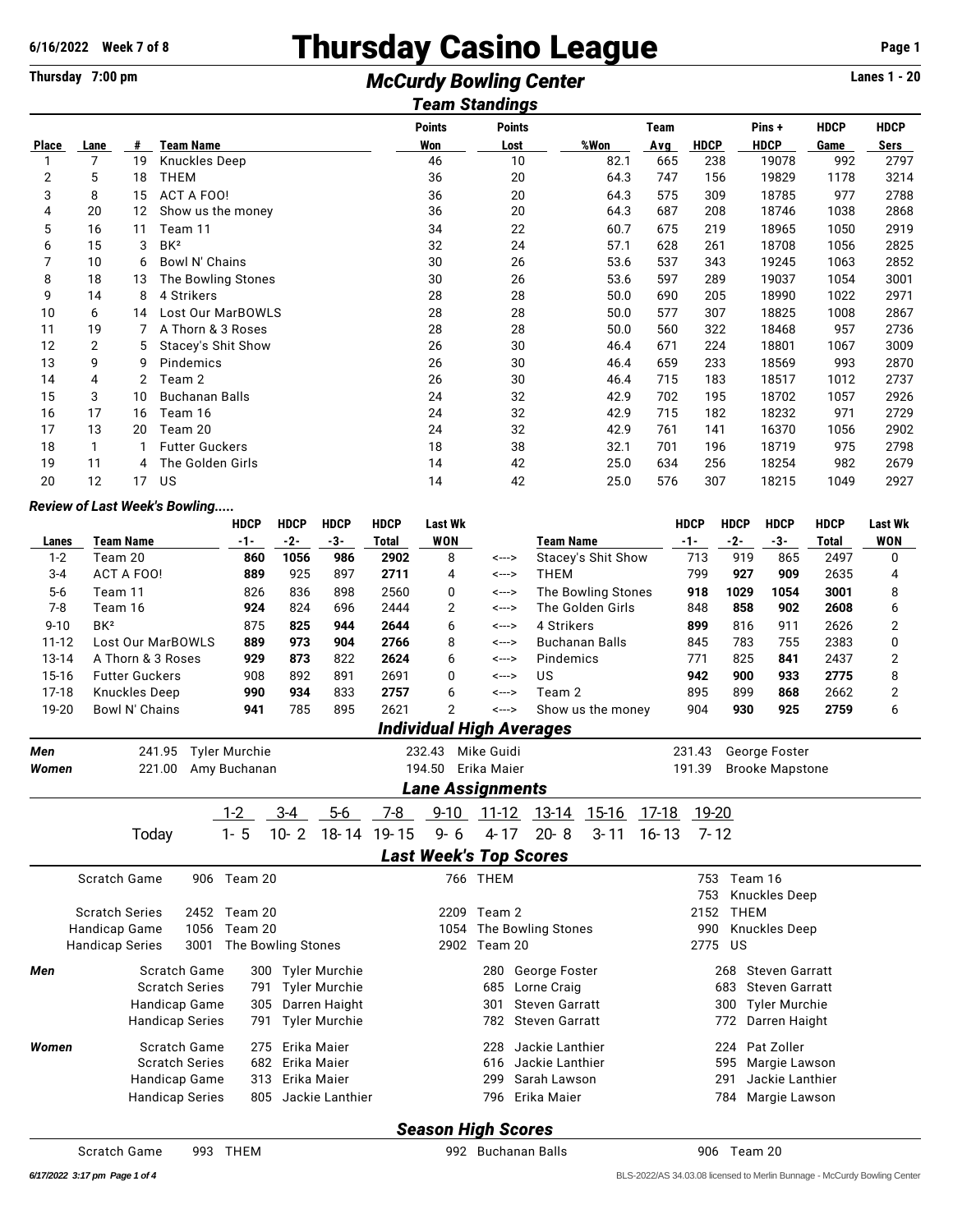| 6/16/2022 | Week 7 of 8 |                                                                  |      |                                                                                                                                                                              |                                                                                                                                                         |     |                        |                                                                                                                |                    | Page 2                                                                 |
|-----------|-------------|------------------------------------------------------------------|------|------------------------------------------------------------------------------------------------------------------------------------------------------------------------------|---------------------------------------------------------------------------------------------------------------------------------------------------------|-----|------------------------|----------------------------------------------------------------------------------------------------------------|--------------------|------------------------------------------------------------------------|
|           |             |                                                                  |      |                                                                                                                                                                              | 2659                                                                                                                                                    |     |                        | 2452                                                                                                           |                    |                                                                        |
|           |             | 1178                                                             | THEM |                                                                                                                                                                              | 1067                                                                                                                                                    |     |                        | 1063                                                                                                           | Bowl N' Chains     |                                                                        |
|           |             | 3214                                                             | THEM |                                                                                                                                                                              |                                                                                                                                                         |     |                        | 3001                                                                                                           | The Bowling Stones |                                                                        |
| Men       |             |                                                                  |      |                                                                                                                                                                              |                                                                                                                                                         | 300 | Mike Guidi             |                                                                                                                | Hayden Duval       |                                                                        |
|           |             |                                                                  |      |                                                                                                                                                                              |                                                                                                                                                         | 791 |                        |                                                                                                                | George Foster      |                                                                        |
|           |             |                                                                  |      |                                                                                                                                                                              |                                                                                                                                                         | 341 | AG Kariya              |                                                                                                                | Cam Larsen         |                                                                        |
|           |             |                                                                  |      |                                                                                                                                                                              |                                                                                                                                                         |     |                        |                                                                                                                | Don Lawson         |                                                                        |
|           |             |                                                                  |      |                                                                                                                                                                              |                                                                                                                                                         | 879 | Rob Cain               |                                                                                                                | Mike Guidi         |                                                                        |
| Women     |             |                                                                  |      |                                                                                                                                                                              |                                                                                                                                                         | 286 | Pat Zoller             |                                                                                                                | Erika Maier        |                                                                        |
|           |             |                                                                  |      |                                                                                                                                                                              |                                                                                                                                                         | 694 | <b>Brooke Mapstone</b> |                                                                                                                | Erika Maier        |                                                                        |
|           |             |                                                                  |      |                                                                                                                                                                              |                                                                                                                                                         |     | Angie Buchanan         |                                                                                                                | Grace Beauchamp    |                                                                        |
|           |             |                                                                  | 869  | Jackie Lanthier                                                                                                                                                              |                                                                                                                                                         | 831 | Angie Buchanan         |                                                                                                                | Pat Zoller         |                                                                        |
|           |             | <b>Scratch Series</b><br>Handicap Game<br><b>Handicap Series</b> |      | 2768<br>Scratch Game<br><b>Scratch Series</b><br>Handicap Game<br><b>Handicap Series</b><br>Scratch Game<br><b>Scratch Series</b><br>Handicap Game<br><b>Handicap Series</b> | Buchanan Balls<br>300 Tyler Murchie<br>865 Mike Guidi<br>374 Rob Cain<br>889<br>Stacey Foster<br>300 Amy Buchanan<br>798 Amy Buchanan<br>327 Pat Zoller |     |                        | <b>Thursday Casino League</b><br>THEM<br>Stacey's Shit Show<br>3009 Stacey's Shit Show<br>Tyler Murchie<br>319 |                    | Team 20<br>298<br>770<br>332<br>332<br>871<br>275<br>682<br>315<br>825 |

|                          |          |             |          |    | <b>Team Rosters</b> |             |             |             |       |       |      |              |              |
|--------------------------|----------|-------------|----------|----|---------------------|-------------|-------------|-------------|-------|-------|------|--------------|--------------|
|                          |          |             |          |    | <b>High</b>         | <b>High</b> | <b>HDCP</b> | <b>HDCP</b> |       |       |      |              | <b>HDCP</b>  |
| Name                     | Avg HDCP |             | Pins Gms |    | Game                | <b>Sers</b> | Game        | Sers        | $-1-$ | $-2-$ | -3-  | <b>Total</b> | <b>Total</b> |
| 1 - Futter Guckers       |          |             |          |    |                     |             |             |             |       |       |      |              |              |
| Letesha Mapstone         | 161      | 62          | 3391     | 21 | 222                 | 567         | 279         | 759         | 172   | 121   | 169  | 462          | 645          |
| <b>Brooke Mapstone</b>   | 191      | 35          | 3445     | 18 | 258                 | 694         | 281         | 763         | 214   | 153   | 139  | 506          | 599          |
| <b>Steven Garratt</b>    | 199      | 27          | 3589     | 18 | 277                 | 683         | 327         | 788         | 172   | 243   | 268  | 683          | 782          |
| Vacant                   | 150      | 72          | 0        | 0  | 0                   | 0           |             |             |       |       |      | 0            | 0            |
| Chad D'Orazio            | 146      | 75          | 440      | 3  | 175                 | 440         | 250         | 665         | 150   | 175   | 115  | 440          | 665          |
| 2 - Team 2               |          |             |          |    |                     |             |             |             |       |       |      |              |              |
| Dani MacFarlane          | 153      | 69          | 3227     | 21 | 217                 | 538         | 282         | 733         | 133   | 167   | 156  | 456          | 663          |
| Alyssa MacFarlane        | 170      | 54          | 3066     | 18 | 202                 | 556         | 255         | 718         | 158   | a154  | a154 | 466          | 625          |
| Ethan Calissi            | 194      | 32          | 2920     | 15 | 252                 | 640         | 267         | 685         |       |       |      | 0            | 0            |
| <b>Curtis MacFarlane</b> | 198      | 28          | 2976     | 15 | 264                 | 654         | 301         | 765         | 223   | 184   | 195  | 602          | 689          |
| $3 - BK2$                |          |             |          |    |                     |             |             |             |       |       |      |              |              |
| <b>Brad Klein</b>        | 133      | 87          | 2797     | 21 | 177                 | 456         | 278         | 750         | 115   | 123   | 176  | 414          | 678          |
| Kevin Job                | 156      | 66          | 3290     | 21 | 189                 | 521         | 252         | 687         | 126   | 135   | 145  | 406          | 595          |
| Karen Miller             | 159      | 63          | 3350     | 21 | 208                 | 536         | 276         | 740         | 169   | 148   | 177  | 494          | 686          |
| <b>Brent Miller</b>      | 180      | 45          | 3784     | 21 | 250                 | 583         | 286         | 691         | 205   | 159   | 186  | 550          | 685          |
| 4 - The Golden Girls     |          |             |          |    |                     |             |             |             |       |       |      |              |              |
| Ursela Goffic            | 174      | 50          | 2614     | 15 | 222                 | 546         | 267         | 680         | 147   | 151   | 176  | 474          | 612          |
| <b>Patty Harris</b>      | 120      | 99          | 1450     | 12 | 149                 | 380         | 248         | 680         | 148   | 122   | 110  | 380          | 680          |
| Julie Samson             | 167      | 56          | 3018     | 18 | 228                 | 548         | 282         | 701         | 136   | 173   | 158  | 467          | 629          |
| Marilyn Bemrose          | 173      | 51          | 2601     | 15 | 206                 | 546         | 258         | 711         | 165   | 160   | 206  | 531          | 687          |
| 5 - Stacey's Shit Show   |          |             |          |    |                     |             |             |             |       |       |      |              |              |
| Kasandra Meise           | 111      | 107         | 1675     | 15 | 159                 | 389         | 271         | 725         | 95    | 105   | 100  | 300          | 612          |
| <b>Stacey Foster</b>     | 145      | 76          | 3055     | 21 | 204                 | 589         | 304         | 889         | 90    | 159   | 112  | 361          | 577          |
| Juliet Nelson            | 184      | 41          | 3880     | 21 | 256                 | 611         | 302         | 749         | 143   | 160   | 217  | 520          | 637          |
| George Foster            | 231      | $\mathbf 0$ | 4860     | 21 | 297                 | 770         | 297         | 770         | 170   | 280   | 221  | 671          | 671          |
| 6 - Bowl N' Chains       |          |             |          |    |                     |             |             |             |       |       |      |              |              |
| <b>Brooke Cain</b>       | 107      | 110         | 1930     | 18 | 145                 | 377         | 272         | 728         | 117   | 96    | 138  | 351          | 687          |
| Jessica Ward             | 130      | 90          | 2345     | 18 | 190                 | 432         | 273         | 696         | 146   | 90    | 94   | 330          | 588          |
| Rob Cain                 | 157      | 65          | 3310     | 21 | 275                 | 582         | 374         | 879         | 167   | 120   | 164  | 451          | 643          |
| Phil Ludgator            | 143      | 78          | 2578     | 18 | 185                 | 503         | 282         | 769         | 169   | 137   | 157  | 463          | 703          |
| Eric Rice                | 130      | 90          | 392      | 3  | 144                 | 392         | 234         | 662         |       |       |      | 0            | $\mathbf 0$  |
| 7 - A Thorn & 3 Roses    |          |             |          |    |                     |             |             |             |       |       |      |              |              |
| <b>Taylor Bennett</b>    | 100      | 117         | 2113     | 21 | 145                 | 362         | 266         | 725         | 106   | 117   | 92   | 315          | 666          |
| <b>Christine Greer</b>   | 137      | 83          | 2885     | 21 | 183                 | 433         | 267         | 674         | 167   | 103   | 144  | 414          | 663          |
| Judy Neufeld             | 154      | 68          | 3234     | 21 | 232                 | 505         | 290         | 697         | 133   | 145   | 111  | 389          | 581          |
| Danny Sperling           | 169      | 54          | 3558     | 21 | 214                 | 591         | 269         | 756         | 203   | 188   | 155  | 546          | 714          |
| 8 - 4 Strikers           |          |             |          |    |                     |             |             |             |       |       |      |              |              |
| Wayne Gardiner           | 162      | 61          | 2432     | 15 | 246                 | 586         | 277         | 679         | 128   | 142   | 158  | 428          | 596          |
| Joe Charboneau           | 176      | 48          | 3183     | 18 | 241                 | 615         | 309         | 819         | 178   | 169   | 172  | 519          | 660          |
| AG Kariya                | 185      | 40          | 3901     | 21 | 277                 | 667         | 341         | 859         | 193   | 170   | 208  | 571          | 691          |
| <b>Harry Eising</b>      | 167      | 56          | 3523     | 21 | 244                 | 596         | 329         | 810         | 201   | 136   | 174  | 511          | 679          |
| 9 - Pindemics            |          |             |          |    |                     |             |             |             |       |       |      |              |              |
| Joanne Gibbons           | 149      | 72          | 2248     | 15 | 215                 | 493         | 287         | 709         | 122   | 160   | 151  | 433          | 646          |
| <b>Teresa Saunders</b>   | 136      | 84          | 2452     | 18 | 206                 | 525         | 303         | 816         | 116   | 127   | 124  | 367          | 610          |
| Kyle Paulson             | 174      | 50          | 3657     | 21 | 255                 | 624         | 318         | 819         | 164   | 182   | 152  | 498          | 645          |
| Shane Saunders           | 200      | 27          | 4218     | 21 | 297                 | 689         | 321         | 761         | 148   | 135   | 193  | 476          | 536          |
|                          |          |             |          |    |                     |             |             |             |       |       |      |              |              |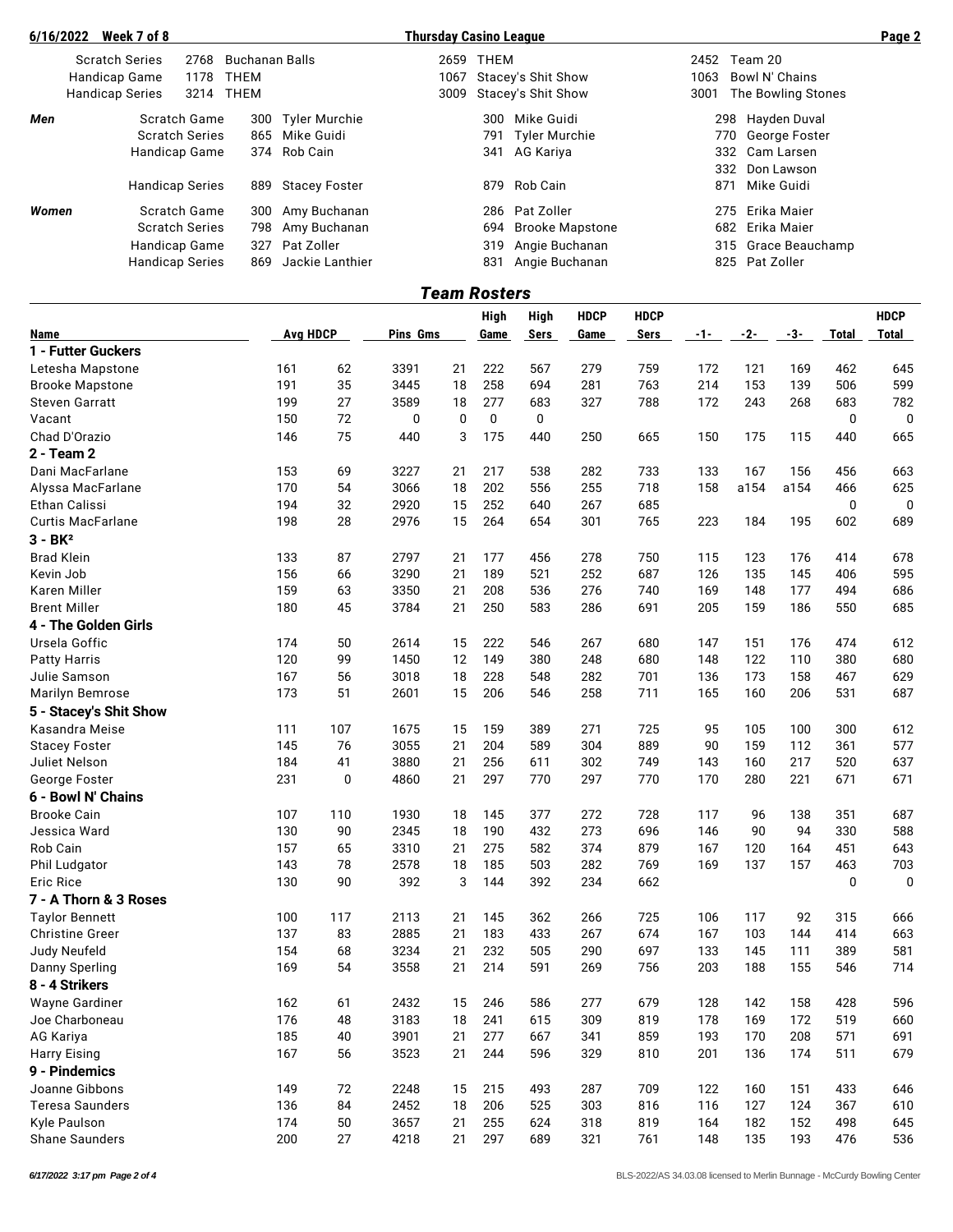| Week 7 of 8<br>6/16/2022 | <b>Thursday Casino League</b> |           |                                                          |    |      |             |             |             |       |       |      |       |              |
|--------------------------|-------------------------------|-----------|----------------------------------------------------------|----|------|-------------|-------------|-------------|-------|-------|------|-------|--------------|
|                          |                               |           |                                                          |    | High | <b>High</b> | <b>HDCP</b> | <b>HDCP</b> |       |       |      |       | <b>HDCP</b>  |
| Name                     | <b>Avg HDCP</b>               |           | Pins Gms                                                 |    | Game | <b>Sers</b> | Game        | Sers        | $-1-$ | $-2-$ | -3-  | Total | <b>Total</b> |
| 10 - Buchanan Balls      |                               |           |                                                          |    |      |             |             |             |       |       |      |       |              |
| Angie Buchanan           | 175                           | 49        | 2627                                                     | 15 | 251  | 627         | 319         | 831         | 185   | 167   | 136  | 488   | 626          |
| <b>Brad Buchanan</b>     | 136                           | 84        | 958                                                      | 7  | 180  | 477         | 279         | 774         | a123  | a123  | a123 | 369   | 621          |
| Ryan Buchanan            | 170                           | 54        | 2553                                                     | 15 | 204  | 564         | 248         | 675         | 190   | 137   | 137  | 464   | 614          |
| Amy Buchanan             | 221                           | 8         | 3978                                                     | 18 | 300  | 798         | 303         | 807         | 167   | 176   | 179  | 522   | 522          |
| 11 - Team 11             |                               |           |                                                          |    |      |             |             |             |       |       |      |       |              |
| Amy Cobb                 | 151                           | 71        | 2279                                                     | 15 | 191  | 491         | 263         | 729         | 135   | 152   | 159  | 446   | 656          |
| <b>Catherine Fry</b>     | 151                           | 71        | 2732                                                     | 18 | 215  | 534         | 287         | 773         | 117   | 138   | 143  | 398   | 599          |
| Scott McFadyen           | 184                           | 41        | 3878                                                     | 21 | 262  | 644         | 309         | 785         | 218   | 139   | 217  | 574   | 700          |
| Jason Neumann            | 189                           | 36        | 3411                                                     | 18 | 265  | 648         | 301         | 756         | 144   | 195   | 167  | 506   | 605          |
| <b>Trevor Florko</b>     | 145                           | 76        | 437                                                      | 3  | 167  | 437         | 243         | 665         |       |       |      | 0     | $\mathbf 0$  |
| 12 - Show us the money   |                               |           |                                                          |    |      |             |             |             |       |       |      |       |              |
| Pat Zoller               | 189                           | 36        | 3979                                                     | 21 | 286  | 672         | 327         | 825         | 224   | 180   | 188  | 592   | 703          |
| <b>Charley Zoller</b>    | 141                           | 80        | 2976                                                     | 21 | 193  | 494         | 274         | 746         | 132   | 171   | 151  | 454   | 697          |
| <b>Dawson Yates</b>      | 170                           | 54        | 2045                                                     | 12 | 222  | 589         | 267         | 741         | 156   | 174   | 155  | 485   | 638          |
| Kirby Kitaura            | 187                           | 38        | 3937                                                     | 21 | 231  | 615         | 275         | 747         | 183   | 196   | 222  | 601   | 721          |
| Jackie Yates             | 96                            | 120       | 289                                                      | 3  | 100  | 289         | 220         | 649         |       |       |      | 0     | $\mathbf 0$  |
| 13 - The Bowling Stones  |                               |           |                                                          |    |      |             |             |             |       |       |      |       |              |
| DJ Lawson                | 155                           | 67        | 3256                                                     | 21 | 217  | 550         | 289         | 766         | 145   | 188   | 217  | 550   | 766          |
| Sarah Lawson             | 115                           | 103       | 2425                                                     | 21 | 191  | 453         | 299         | 780         | 118   | 191   | 144  | 453   | 777          |
| Don Lawson               | 163                           | 60        | 3428                                                     | 21 | 265  | 609         | 332         | 810         | 129   | 172   | 193  | 494   | 674          |
| Margie Lawson            | 164                           | 59        | 3457                                                     | 21 | 223  | 595         | 296         | 791         | 223   | 175   | 197  | 595   | 784          |
| 14 - Lost Our MarBOWLS   |                               |           |                                                          |    |      |             |             |             |       |       |      |       |              |
| Phoebe Kotulska          | 131                           | 89        | 2756                                                     | 21 | 183  | 459         | 272         | 732         | 134   | 127   | 141  | 402   | 672          |
| Paula Whitecotton        | 145                           | 76        | 3061                                                     | 21 | 203  | 470         | 275         | 695         | 131   | 138   | 148  | 417   | 642          |
| Jackie Lanthier          | 167                           | 56        | 3510                                                     | 21 | 234  | 629         | 314         | 869         | 211   | 228   | 177  | 616   | 805          |
| Mike MacAdams            | 134                           | 86        | 2829                                                     | 21 | 199  | 481         | 289         | 751         | 100   | 167   | 125  | 392   | 647          |
| 15 - ACT A FOO!          |                               |           |                                                          |    |      |             |             |             |       |       |      |       |              |
| <b>Teghan Gordey</b>     | 122                           | 97        | 1471                                                     | 12 | 148  | 409         | 257         | 709         | 143   | 145   | 121  | 409   | 709          |
| <b>Kat Fahey</b>         | 102                           | 115       | 1230                                                     | 12 | 129  | 324         | 245         | 672         | a92   | a92   | a92  | 276   | 621          |
| Josh Steiger             | 152                           | 70        | 3196                                                     | 21 | 211  | 525         | 285         | 745         | 170   | 179   | 176  | 525   | 744          |
| Hayden Duval             | 199                           | 27        | 4182                                                     | 21 | 298  | 696         | 329         | 789         | 170   | 195   | 194  | 559   | 637          |
| 16 - Team 16             |                               |           |                                                          |    |      |             |             |             |       |       |      |       |              |
| Carla Andres             | 159                           | 63        | 2870                                                     | 18 | 208  | 553         | 283         | 778         | 177   | 198   | 118  | 493   | 685          |
| John Francoeur           | 181                           | 44        | 2722                                                     | 15 | 246  | 623         | 266         | 695         | 152   | 169   | 171  | 492   | 612          |
| Aadyn Francoeur          | 169                           | 54        | 3553                                                     | 21 | 266  | 649         | 321         | 814         | 194   | 145   | 145  | 484   | 646          |
| Adam Melnyk              | 206                           | 21        | 4338                                                     | 21 | 278  | 726         | 293         | 771         | 230   | 141   | 91   | 462   | 501          |
| 17 - US                  |                               |           |                                                          |    |      |             |             |             |       |       |      |       |              |
| Marisa Larsen            | 137                           | 83        | 1653                                                     | 12 | 171  | 442         | 257         | 700         | 121   | 150   | 171  | 442   | 700          |
| Jackie Fraser            | 117                           | 101       | 2461                                                     | 21 | 174  | 454         | 283         | 775         | 141   | 161   | 152  | 454   | 775          |
| Cam Larsen               | 186                           | 39        | 2054                                                     | 11 | 269  | 658         | 332         | 847         | 244   | 156   | 188  | 588   | 714          |
| <b>Chris Fraser</b>      | 136                           | 84        | 2873                                                     | 21 | 209  | 509         | 282         | 725         | 120   | 117   | 106  | 343   | 586          |
| <b>18 - THEM</b>         |                               |           |                                                          |    |      |             |             |             |       |       |      |       |              |
| Grace Beauchamp          | 171                           | 53        | 3601                                                     | 21 | 246  | 605         | 315         | 812         | 157   | 192   | 162  | 511   | 670          |
| Darren Haight            | 155                           | 67        | 3270                                                     | 21 | 233  | 556         | 328         | 840         | 151   | 233   | 172  | 556   | 772          |
| Tony Beauchamp           | 189                           | 36        | 3970                                                     | 21 | 256  | 684         | 293         | 795         | 131   | 186   | 226  | 543   | 651          |
| Mike Guidi               | 232                           | 0         | 4881                                                     | 21 | 300  | 865         | 306         | 871         | 199   | 155   | 188  | 542   | 542          |
| 19 - Knuckles Deep       |                               |           |                                                          |    |      |             |             |             |       |       |      |       |              |
| Dez Findlay              | 104                           | 113       | 2203                                                     | 21 | 145  | 390         | 253         | 707         | 110   | 106   | 63   | 279   | 612          |
| Devon Furnell            | 217                           | 11        | 4346                                                     | 20 | 239  | 677         | 255         | 725         | 197   | 240   | 197  | 634   | 664          |
| Jill Hughes              | 103                           | 114       | 2173                                                     | 21 | 146  | 342         | 262         | 735         | 146   | 108   | 88   | 342   | 690          |
| <b>Tyler Murchie</b>     | 241                           | $\pmb{0}$ | 5081                                                     | 21 | 300  | 791         | 300         | 791         | 300   | 243   | 248  | 791   | 791          |
| 20 - Team 20             |                               |           |                                                          |    |      |             |             |             |       |       |      |       |              |
| Erika Maier              | 194                           | 32        | 3501                                                     | 18 | 275  | 682         | 313         | 796         | 187   | 275   | 220  | 682   | 796          |
| <b>Walter Maier</b>      | 185                           | 40        | 3336                                                     | 18 | 249  | 636         | 301         | 771         | 185   | 243   | 208  | 636   | 771          |
| Jordan Colledge          | 188                           | 37        | 3399                                                     | 18 | 234  | 602         | 273         | 725         | 179   | 187   | 221  | 587   | 701          |
| Peter Kehler             | 194                           | 32        | 3506                                                     | 18 | 257  | 669         | 288         | 786         | 159   | 201   | 187  | 547   | 634          |
|                          |                               |           |                                                          |    |      |             |             |             |       |       |      |       |              |
|                          |                               |           | <b>Temporary Substitutes Division 1: Enter Div Label</b> |    |      |             |             |             |       |       |      |       |              |

*Men Division 1: Enter Div Label*